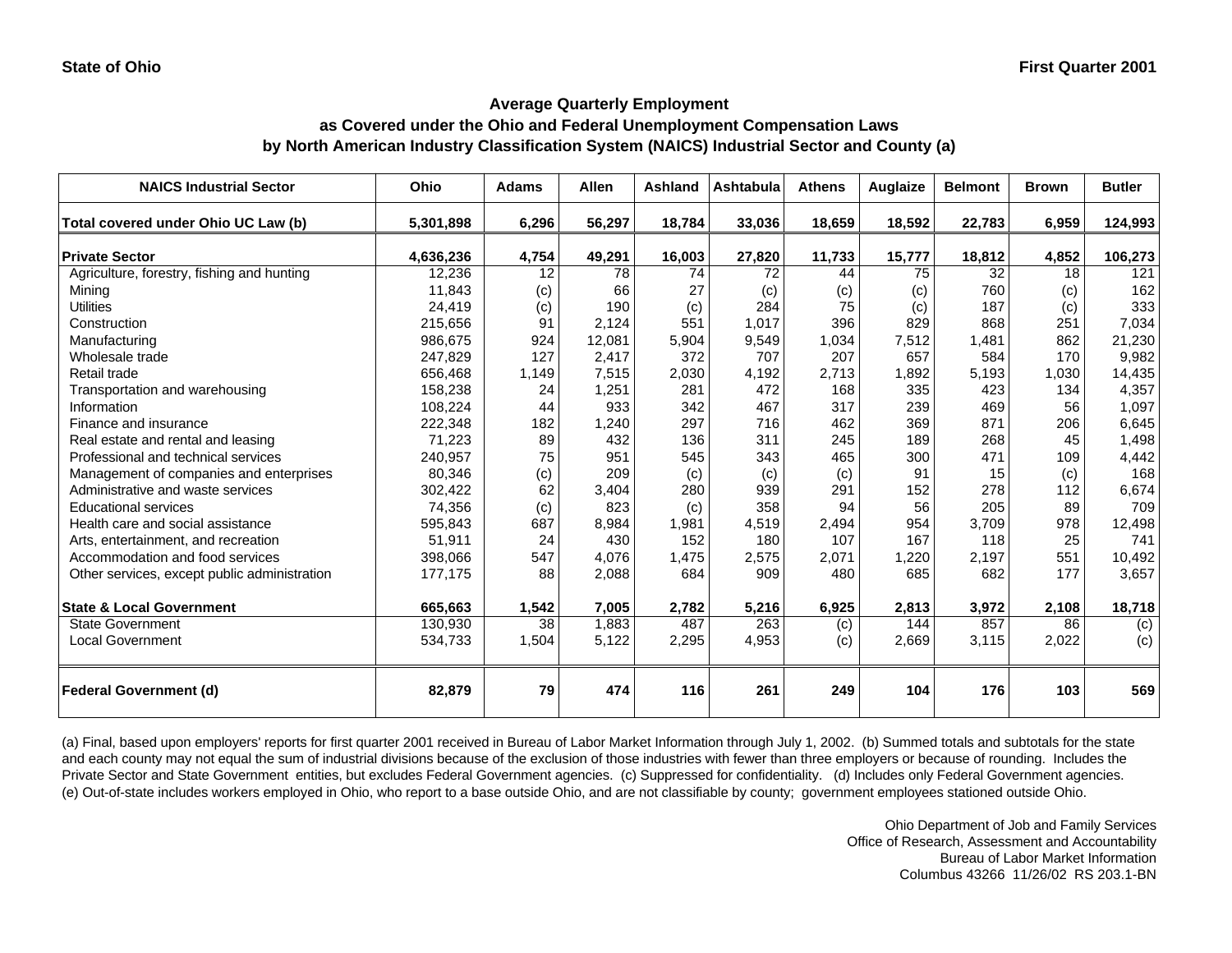## **Average Quarterly Employment as Covered under the Ohio and Federal Unemployment Compensation Laws by North American Industry Classification System (NAICS) Industrial Sector and County (a)**

| <b>NAICS Industrial Sector</b>               | Carroll | Champaign | <b>Clark</b> | <b>Clermont</b> | <b>Clinton</b> | Columbiana | Coshocton | Crawford | Cuyahoga | <b>Darke</b> |
|----------------------------------------------|---------|-----------|--------------|-----------------|----------------|------------|-----------|----------|----------|--------------|
| Total covered under Ohio UC Law (b)          | 6,196   | 11,180    | 56,691       | 48,220          | 24,979         | 33,114     | 12,741    | 17,075   | 776,090  | 18,525       |
| <b>Private Sector</b>                        | 5,269   | 9,245     | 49,363       | 41,697          | 21,844         | 28,452     | 11,129    | 14,880   | 690,084  | 16,365       |
| Agriculture, forestry, fishing and hunting   | 21      | 70        | 392          | 16              | 23             | 82         | 72        | 129      | 486      | 619          |
| Mining                                       | 17      | (c)       | (c)          | 11              | (c)            | 187        | 97        | (c)      | 390      | (c)          |
| <b>Utilities</b>                             | (c)     | (c)       | (c)          | 682             | (c)            | 86         | 448       | (c)      | 2,270    | (c)          |
| Construction                                 | 298     | 258       | 1,732        | 3,445           | 307            | 1,204      | 277       | 577      | 24,304   | 1,163        |
| Manufacturing                                | 1,897   | 3,648     | 13,393       | 8,303           | 4,727          | 8,546      | 4,027     | 6,556    | 112,157  | 4,434        |
| Wholesale trade                              | 218     | 274       | 2,667        | 2,006           | 679            | 912        | 204       | 699      | 43.708   | 909          |
| Retail trade                                 | 812     | 1,233     | 8,365        | 8,424           | 2,330          | 4,329      | 1,250     | 1,475    | 81,257   | 2,147        |
| Transportation and warehousing               | 132     | 61        | 2,099        | 445             | (c)            | 1,339      | 397       | 173      | 22,485   | 658          |
| Information                                  | 88      | 126       | 572          | 1,454           | 447            | 304        | 110       | 111      | 20,394   | 171          |
| Finance and insurance                        | 121     | 274       | 980          | 2,407           | 710            | 759        | 226       | 617      | 52,853   | 613          |
| Real estate and rental and leasing           | 53      | 470       | 463          | 547             | 289            | 192        | 54        | 74       | 14,446   | 128          |
| Professional and technical services          | 88      | 98        | 1,021        | 2,007           | 194            | 800        | 415       | 474      | 48,730   | 512          |
| Management of companies and enterprises      | (c)     | (c)       | 88           | 118             | 134            | 32         | 21        | (c)      | 14,423   | (c)          |
| Administrative and waste services            | 126     | 206       | 2,024        | 1,527           | 520            | 1,430      | 515       | 183      | 48,140   | 517          |
| <b>Educational services</b>                  | (c)     | (c)       | 689          | 371             | (c)            | 124        | 34        | (c)      | 16,605   | (c)          |
| Health care and social assistance            | 602     | 1,002     | 7,815        | 3,855           | 785            | 4,393      | 1,692     | 1,765    | 99,430   | 1,964        |
| Arts, entertainment, and recreation          | 86      | 107       | 376          | 418             | 86             | 153        | 252       | 70       | 8,998    | 81           |
| Accommodation and food services              | 487     | 749       | 4.406        | 4,032           | 1,243          | 2,540      | 633       | 1,211    | 52,633   | 1,128        |
| Other services, except public administration | 185     | 397       | 1,980        | 1,630           | 379            | 1,041      | 404       | 561      | 26,375   | 621          |
| <b>State &amp; Local Government</b>          | 927     | 1,937     | 7,326        | 6,522           | 3,136          | 4,661      | 1,613     | 2,194    | 86,006   | 2,160        |
| <b>State Government</b>                      | 34      | 58        | 438          | 575             | 122            | 342        | 56        | 106      | 5,789    | 58           |
| <b>Local Government</b>                      | 893     | 1,879     | 6,888        | 5,947           | 3,014          | 4,319      | 1,557     | 2,088    | 80,217   | 2,102        |
| <b>Federal Government (d)</b>                | 56      | 84        | 642          | 327             | 152            | 607        | 106       | 86       | 16,947   | 121          |

(a) Final, based upon employers' reports for first quarter 2001 received in Bureau of Labor Market Information through July 1, 2002. (b) Summed totals and subtotals for the state and each county may not equal the sum of industrial divisions because of the exclusion of those industries with fewer than three employers or because of rounding. Includes the Private Sector and State Government entities, but excludes Federal Government agencies. (c) Suppressed for confidentiality. (d) Includes only Federal Government agencies. (e) Out-of-state includes workers employed in Ohio, who report to a base outside Ohio, and are not classifiable by county; government employees stationed outside Ohio.

> Ohio Department of Job and Family Services Office of Research, Assessment and Accountability Bureau of Labor Market Information Columbus 43266 11/26/02 RS 203.1-BN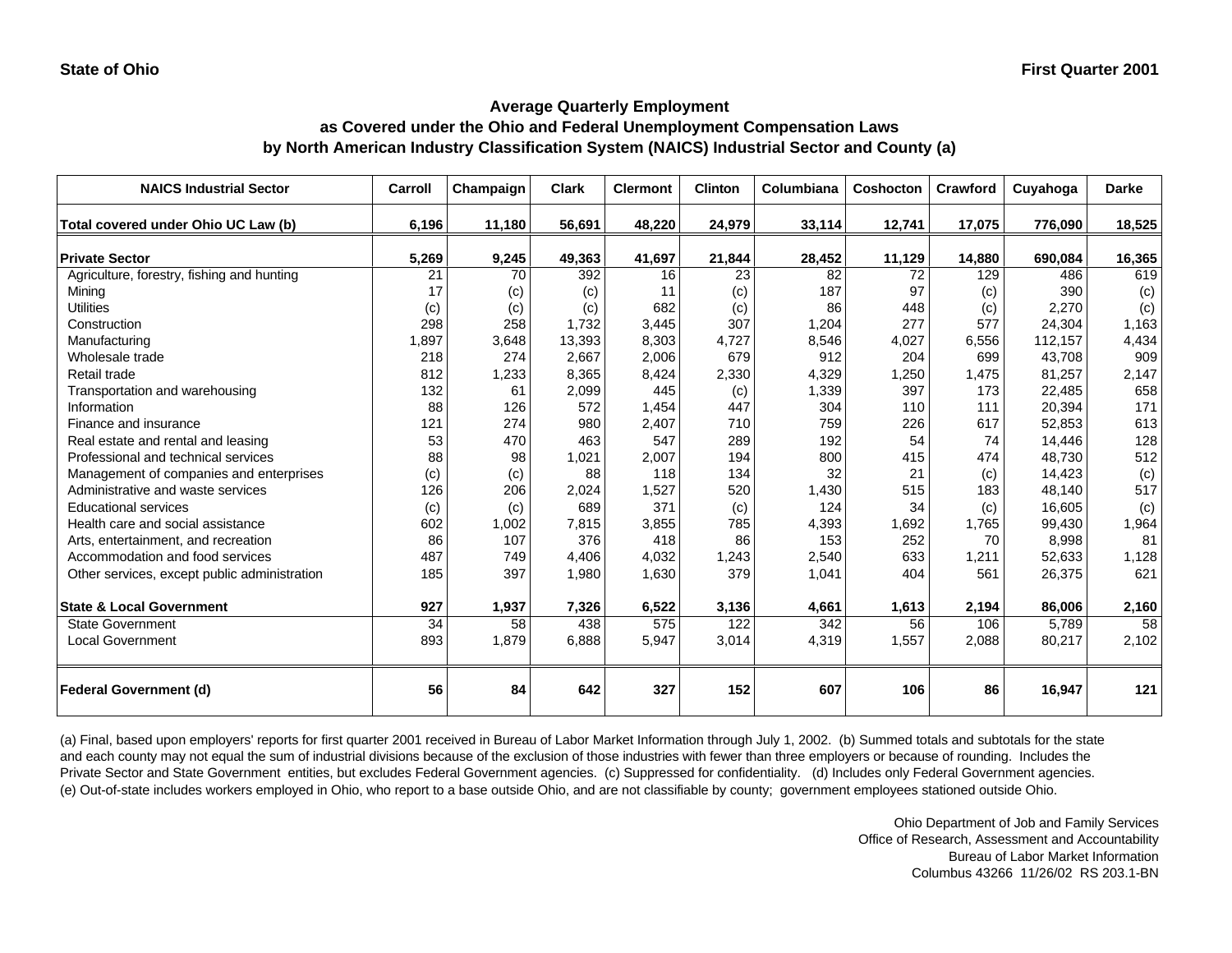### **as Covered under the Ohio and Federal Unemployment Compensation Laws by North American Industry Classification System (NAICS) Industrial Sector and County (a)**

| <b>NAICS Industrial Sector</b>               | <b>Defiance</b> | <b>Delaware</b> | Erie   | <b>Fairfield</b> | <b>Fayette</b> | <b>Franklin</b> | <b>Fulton</b> | Gallia | Geauga | Greene |
|----------------------------------------------|-----------------|-----------------|--------|------------------|----------------|-----------------|---------------|--------|--------|--------|
| Total covered under Ohio UC Law (b)          | 17,656          | 35,953          | 36,323 | 33,551           | 11,170         | 687,662         | 20,908        | 11,715 | 31,580 | 48,761 |
| <b>Private Sector</b>                        | 15,631          | 31,177          | 30,934 | 26,438           | 9,617          | 593,875         | 18,646        | 9,754  | 27,897 | 39,925 |
| Agriculture, forestry, fishing and hunting   | (c)             | 128             | 171    | 38               | 16             | 213             | 212           | 36     | 216    | 92     |
| Mining                                       | (c)             | 125             | 143    | 16               | (c)            | 363             | (c)           | (c)    | (c)    | (c)    |
| <b>Utilities</b>                             | 21              | 98              | (c)    | 182              | (c)            | 2,552           | (c)           | 865    | (c)    | (c)    |
| Construction                                 | 572             | 2,579           | 1,264  | 1,933            | 259            | 28,420          | 835           | 338    | 1,990  | 1,578  |
| Manufacturing                                | 6,253           | 5,156           | 9,359  | 5,725            | 3,016          | 57,999          | 9,699         | 1,003  | 10,266 | 4,706  |
| Wholesale trade                              | 513             | 1,677           | 1,446  | 629              | 351            | 32,481          | 870           | 240    | 1,602  | 1,225  |
| Retail trade                                 | 2,665           | 5,622           | 4,659  | 5,458            | 2,100          | 94,547          | 1,893         | 1,856  | 2,989  | 9,041  |
| Transportation and warehousing               | 353             | 366             | 733    | 445              | (c)            | 27,455          | 169           | 366    | 498    | 564    |
| Information                                  | 272             | 221             | 516    | 324              | 54             | 21,624          | 122           | 128    | 189    | 1,228  |
| Finance and insurance                        | 503             | 2,740           | 708    | 739              | 337            | 49,507          | 459           | 344    | 503    | 1,510  |
| Real estate and rental and leasing           | 91              | 486             | 288    | 422              | 142            | 12,777          | 120           | 66     | 175    | 577    |
| Professional and technical services          | 272             | 2,412           | 569    | 907              | 114            | 45,368          | 356           | 84     | 1,039  | 4,550  |
| Management of companies and enterprises      | 90              | 732             | 33     | 183              | (c)            | 12,601          | 42            | (c)    | 135    | 379    |
| Administrative and waste services            | 383             | 1,080           | 720    | 1,256            | 160            | 52,965          | 302           | 220    | 1,115  | 1,717  |
| <b>Educational services</b>                  | 250             | 834             | (c)    | 216              | (c)            | 8,009           | (c)           | (c)    | 530    | 1,562  |
| Health care and social assistance            | 1,377           | 2,612           | 4,184  | 2,804            | 827            | 63,217          | 1,671         | 2,638  | 2,666  | 4,472  |
| Arts, entertainment, and recreation          | 119             | 707             | 1,016  | 319              | 45             | 7,455           | 290           | 28     | 841    | 518    |
| Accommodation and food services              | 1,365           | 2,791           | 3,425  | 3,447            | 1,011          | 53,874          | 1,066         | 939    | 2,075  | 4,874  |
| Other services, except public administration | 520             | 812             | 1,283  | 1,395            | 232            | 22,449          | 468           | 329    | 959    | 1,201  |
| <b>State &amp; Local Government</b>          | 2,025           | 4,775           | 5,389  | 7,113            | 1,553          | 93,786          | 2,261         | 1,963  | 3,683  | 8,834  |
| <b>State Government</b>                      | 110             | 918             | 1,021  | 852              | 54             | 45,122          | 146           | (c)    | 182    | 2,875  |
| <b>Local Government</b>                      | 1,915           | 3,857           | 4,368  | 6,261            | 1,499          | 48,664          | 2,115         | (c)    | 3,501  | 5,959  |
| <b>Federal Government (d)</b>                | 112             | 237             | 205    | 272              | 60             | 12,642          | 107           | 88     | 145    | 11,259 |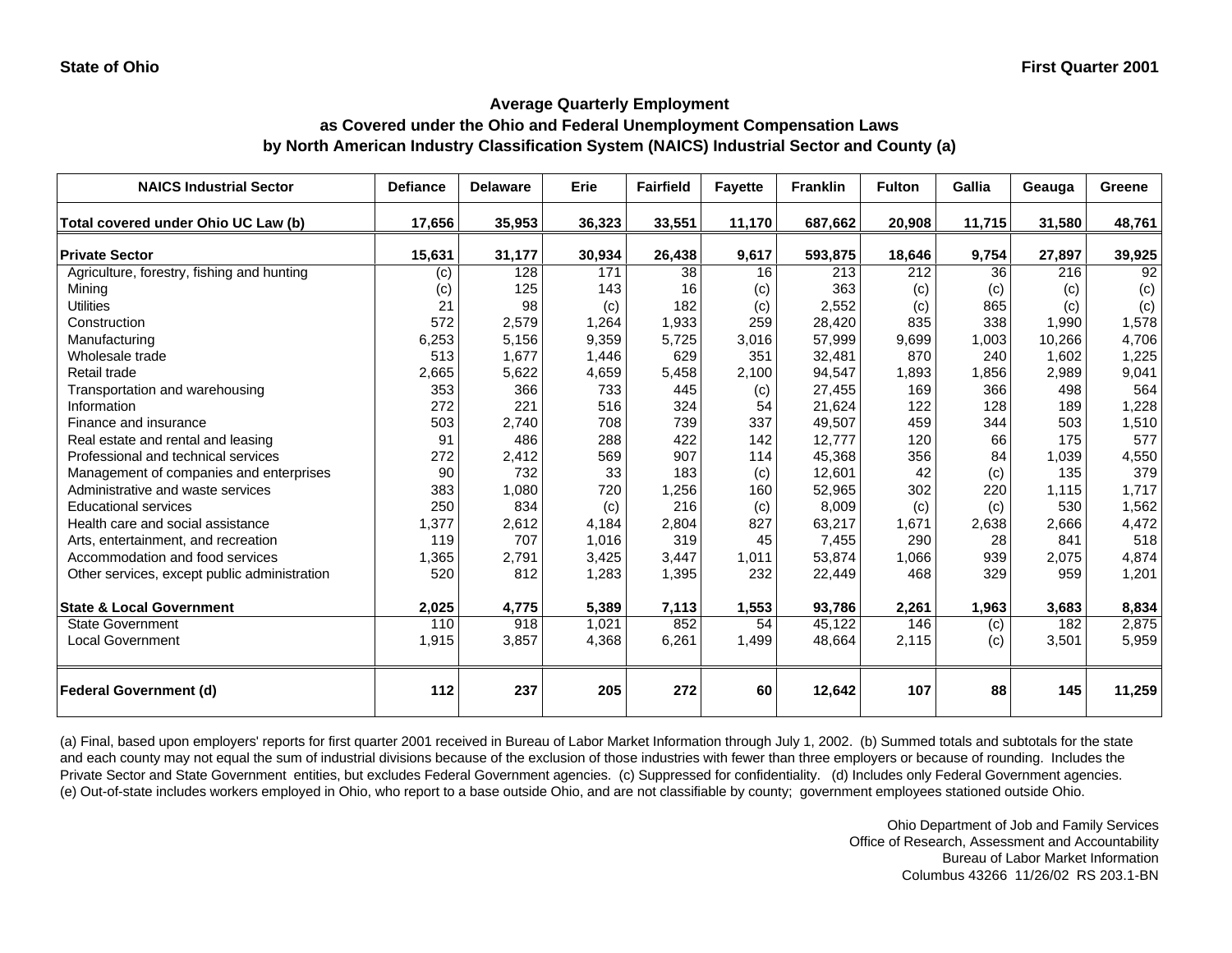#### **as Covered under the Ohio and Federal Unemployment Compensation Laws by North American Industry Classification System (NAICS) Industrial Sector and County (a)**

| <b>NAICS Industrial Sector</b>               | <b>Guernsey</b> | <b>Hamilton</b> | <b>Hancock</b> | <b>Hardin</b> | <b>Harrison</b> | Henry  | Highland | <b>Hocking</b> | <b>Holmes</b> | <b>Huron</b> |
|----------------------------------------------|-----------------|-----------------|----------------|---------------|-----------------|--------|----------|----------------|---------------|--------------|
| Total covered under Ohio UC Law (b)          | 13,761          | 545,642         | 40,435         | 8,449         | 3,794           | 11,072 | 10,860   | 6,519          | 15,528        | 25,457       |
| <b>Private Sector</b>                        | 11,222          | 498,837         | 37,236         | 6,917         | 2,912           | 8,969  | 8,708    | 4,881          | 14,095        | 22,684       |
| Agriculture, forestry, fishing and hunting   | 25              | 180             | 42             | 31            | 49              | 80     | (c)      | 20             | 178           | 207          |
| Mining                                       | 84              | 267             | 1,642          | (c)           | 297             | (c)    | 132      | (c)            | 179           | (c)          |
| <b>Utilities</b>                             | 49              | 2.739           | 138            | 51            | (c)             | 24     | 78       | (c)            | (c)           | 48           |
| Construction                                 | 467             | 23,952          | 1,069          | 216           | 208             | 434    | 416      | 363            | 971           | 1,158        |
| Manufacturing                                | 2,619           | 73,037          | 12,344         | 2,340         | 692             | 3,507  | 3,069    | 1,535          | 6,362         | 10,339       |
| Wholesale trade                              | 408             | 31,266          | 1,173          | 215           | 151             | 234    | 291      | 138            | 607           | 683          |
| Retail trade                                 | 1,763           | 58,398          | 5,199          | 1,046         | 353             | 1,071  | 1,515    | 765            | 1,623         | 2,536        |
| Transportation and warehousing               | 192             | 14,240          | 1,982          | 119           | 91              | 524    | 153      | 94             | 366           | 888          |
| Information                                  | 191             | 13,623          | 478            | 76            | 22              | 102    | 407      | 66             | 96            | 426          |
| Finance and insurance                        | 276             | 25,793          | 791            | 170           | (c)             | 264    | 339      | 152            | 339           | 432          |
| Real estate and rental and leasing           | 85              | 9,322           | 335            | 45            | 71              | (c)    | 90       | 66             | 38            | 94           |
| Professional and technical services          | 219             | 37,071          | 665            | 100           | 41              | 109    | 122      | 85             | 248           | 536          |
| Management of companies and enterprises      | 65              | 26,912          | 714            | (c)           | (c)             | (c)    | (c)      | (c)            | 66            | 58           |
| Administrative and waste services            | 1,067           | 37,679          | 2,189          | 63            | 21              | 278    | 97       | 79             | 474           | 419          |
| <b>Educational services</b>                  | 47              | 9,243           | 884            | (c)           | (c)             | (c)    | (c)      | 27             | (c)           | (c)          |
| Health care and social assistance            | 1,957           | 69,377          | 3,340          | 671           | 525             | 1,078  | 874      | 525            | 1,139         | 2,007        |
| Arts, entertainment, and recreation          | 36              | 5,799           | 186            | 72            | 39              | 19     | 4        | 78             | 44            | 63           |
| Accommodation and food services              | 1,309           | 40,065          | 3,014          | 783           | 196             | 593    | 892      | 575            | 1,002         | 1,833        |
| Other services, except public administration | 364             | 19,873          | 1,051          | 257           | 95              | 280    | 220      | 207            | 323           | 694          |
|                                              |                 |                 |                |               |                 |        |          |                |               |              |
| <b>State &amp; Local Government</b>          | 2,538           | 46,806          | 3,199          | 1,530         | 882             | 2,103  | 2,151    | 1,636          | 1,435         | 2,772        |
| <b>State Government</b>                      | 861             | (c)             | 206            | 40            | $\overline{31}$ | 199    | 99       | 364            | 41            | 102          |
| <b>Local Government</b>                      | 1,677           | (c)             | 2,993          | 1,490         | 851             | 1,904  | 2,052    | 1,272          | 1,394         | 2,670        |
| <b>Federal Government (d)</b>                | 126             | 10,648          | 188            | 87            | 65              | 79     | 120      | 49             | 81            | 149          |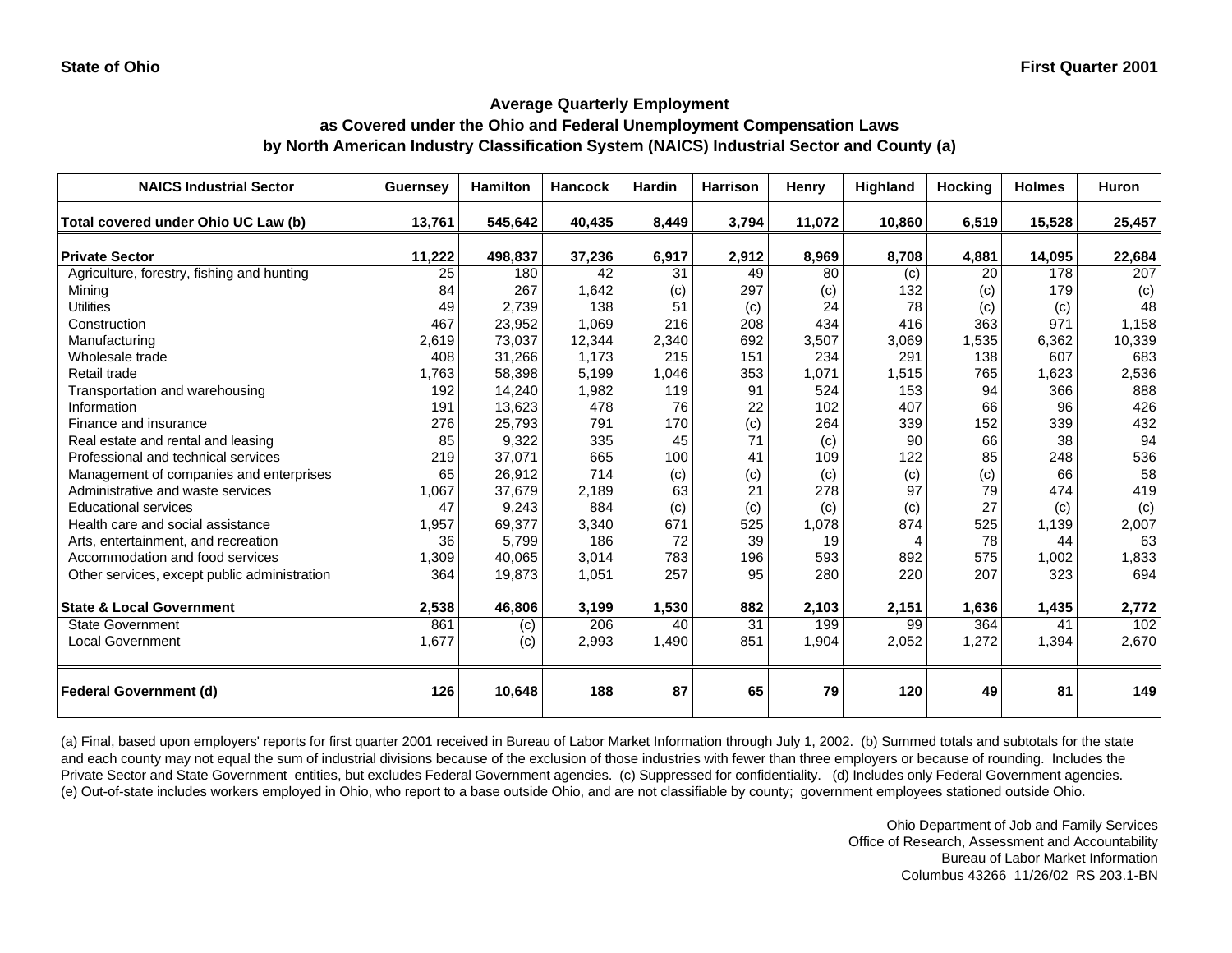#### **as Covered under the Ohio and Federal Unemployment Compensation Laws by North American Industry Classification System (NAICS) Industrial Sector and County (a)**

| <b>NAICS Industrial Sector</b>               | Jackson | <b>Jefferson</b> | Knox   | Lake   | Lawrence | Licking | Logan  | Lorain  | Lucas   | <b>Madison</b> |
|----------------------------------------------|---------|------------------|--------|--------|----------|---------|--------|---------|---------|----------------|
| Total covered under Ohio UC Law (b)          | 10,593  | 24,821           | 17,255 | 98,863 | 11,864   | 51,895  | 20,790 | 102,562 | 230,834 | 13,031         |
| <b>Private Sector</b>                        | 9,121   | 20,994           | 14,486 | 87,331 | 8,685    | 45,098  | 18,562 | 88,463  | 203,242 | 10,013         |
| Agriculture, forestry, fishing and hunting   | 248     | (c)              | 103    | 732    | 8        | 908     | 53     | 787     | 410     | 94             |
| Minina                                       | 352     | 46               | 97     | (c)    | (c)      | (c)     | 37     | (c)     | 134     | (c)            |
| <b>Utilities</b>                             | (c)     | 852              | 47     | (c)    | 93       | 181     | (c)    | 615     | 929     | (c)            |
| Construction                                 | 279     | 1,691            | 700    | 4,051  | 766      | 2.662   | 630    | 5.192   | 10.433  | 433            |
| Manufacturing                                | 3,511   | 3,264            | 4,357  | 27,147 | 583      | 9,127   | 6,667  | 28,487  | 32,936  | 3,261          |
| Wholesale trade                              | 185     | 641              | 454    | 4,121  | 162      | 823     | 458    | 2,693   | 9,484   | 369            |
| Retail trade                                 | 1,561   | 3,404            | 1,929  | 14,723 | 2,195    | 8.476   | 1,960  | 13,084  | 30,857  | 1,354          |
| Transportation and warehousing               | 241     | 430              | 230    | 844    | 497      | 1,501   | 1,400  | 1,938   | 7,779   | 398            |
| Information                                  | 106     | 730              | 198    | 950    | 88       | 557     | 122    | 1,516   | 3,743   | 60             |
| Finance and insurance                        | 282     | 576              | 352    | 2,495  | 299      | 2.717   | 454    | 1,893   | 6,036   | 143            |
| Real estate and rental and leasing           | 38      | 247              | 139    | 868    | 63       | 793     | 169    | 907     | 3,408   | 95             |
| Professional and technical services          | 169     | 463              | 244    | 3,290  | 318      | 1,503   | 745    | 2,106   | 10,115  | 440            |
| Management of companies and enterprises      | 72      | (c)              | 102    | 797    | (c)      | (c)     | (c)    | (c)     | 2,396   | (c)            |
| Administrative and waste services            | 104     | 912              | 323    | 3,947  | 367      | 2,107   | 2,085  | 3,802   | 16,494  | 524            |
| <b>Educational services</b>                  | (c)     | 578              | 1,177  | 913    | 43       | 1,008   | 29     | 1,900   | 3,390   | 49             |
| Health care and social assistance            | 870     | 4,197            | 2,065  | 9,294  | 1,638    | 5,296   | 1,508  | 11,394  | 33,660  | 1,776          |
| Arts, entertainment, and recreation          | 42      | 157              | 88     | 753    | 57       | 341     | 481    | 825     | 2,847   | 12             |
| Accommodation and food services              | 728     | 1,794            | 1,328  | 8,005  | 1,090    | 4,722   | 1,189  | 6,988   | 19,427  | 840            |
| Other services, except public administration | 280     | 999              | 552    | 3,472  | 353      | 1,850   | 546    | 3,948   | 8,763   | 157            |
| <b>State &amp; Local Government</b>          | 1,472   | 3,827            | 2,770  | 11,532 | 3,179    | 6,794   | 2,229  | 14,098  | 27,593  | 3,018          |
| <b>State Government</b>                      | 146     | 100              | (c)    | 137    | 332      | 810     | 89     | 1,292   | 7,894   | 1,438          |
| <b>Local Government</b>                      | 1,326   | 3,727            | (c)    | 11,395 | 2,847    | 5,984   | 2,140  | 12,806  | 19,699  | 1,580          |
| <b>Federal Government (d)</b>                | 75      | 259              | 119    | 510    | 143      | 511     | 150    | 1,211   | 2,167   | 90             |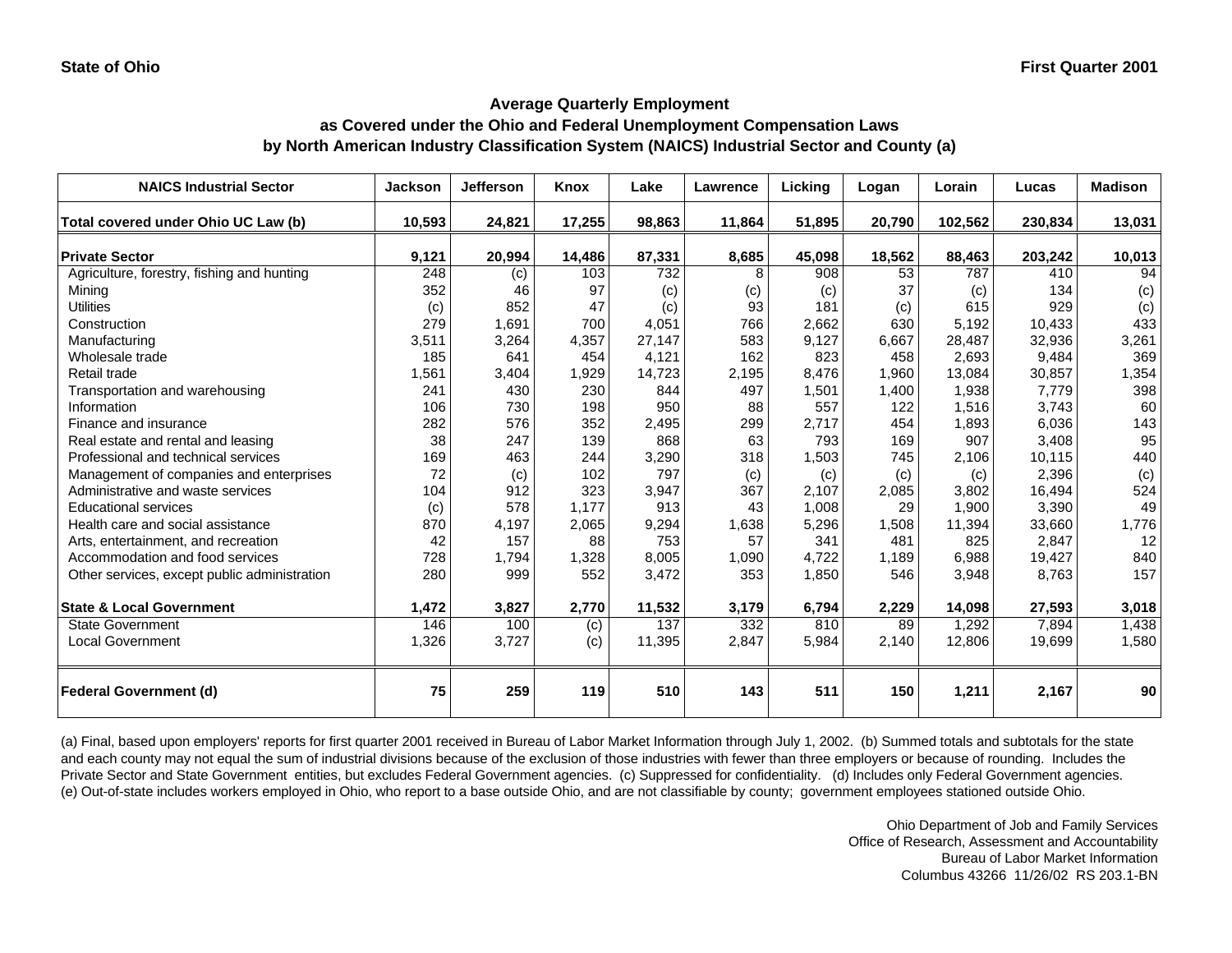#### **as Covered under the Ohio and Federal Unemployment Compensation Laws by North American Industry Classification System (NAICS) Industrial Sector and County (a)**

| <b>NAICS Industrial Sector</b>               | <b>Mahoning</b> | <b>Marion</b> | Medina | Meigs | <b>Mercer</b> | <b>Miami</b> | <b>Monroe</b> | <b>Montgomery</b> | Morgan | <b>Morrow</b>   |
|----------------------------------------------|-----------------|---------------|--------|-------|---------------|--------------|---------------|-------------------|--------|-----------------|
| Total covered under Ohio UC Law (b)          | 105,741         | 27,863        | 51,594 | 4,591 | 14,786        | 43,282       | 4,531         | 292,157           | 3,325  | 5,848           |
| <b>Private Sector</b>                        | 92,699          | 22,012        | 45,210 | 3,459 | 12,227        | 38,625       | 3,657         | 262,616           | 2,633  | 4,349           |
| Agriculture, forestry, fishing and hunting   | 265             | 47            | 200    | 121   | 306           | (c)          | 22            | 143               | 8      | $\overline{22}$ |
| Mining                                       | 185             | 46            | (c)    | (c)   | (c)           | 70           | 43            | (c)               | (c)    | 19              |
| <b>Utilities</b>                             | 795             | (c)           | (c)    | (c)   | (c)           | (c)          | (c)           | (c)               | 304    | (c)             |
| Construction                                 | 5,045           | 940           | 2,839  | 280   | 813           | 1,629        | 133           | 10,077            | 206    | 232             |
| Manufacturing                                | 11,974          | 6,864         | 11,040 | 140   | 3,945         | 13,392       | 2,201         | 54,145            | 648    | 1,493           |
| Wholesale trade                              | 4.712           | 521           | 2,875  | 48    | 657           | 2,160        | 69            | 12,025            | 64     | 77              |
| Retail trade                                 | 16,754          | 3,495         | 6,880  | 689   | 1,798         | 5,696        | 368           | 32,292            | 375    | 711             |
| Transportation and warehousing               | 2,635           | 680           | 1,256  | 40    | 452           | 754          | 93            | 11,748            | 8      | 113             |
| Information                                  | 2,147           | (c)           | 527    | (c)   | 173           | 426          | 33            | 9,483             | 40     | 39              |
| Finance and insurance                        | 3,306           | 498           | 1,020  | 153   | 576           | 825          | 116           | 9,651             | 111    | 85              |
| Real estate and rental and leasing           | 1,102           | 308           | 466    | 17    | 100           | 334          | 11            | 3,616             | 5      | 57              |
| Professional and technical services          | 3,174           | 968           | 2,063  | 58    | 212           | 720          | 48            | 15,618            | 21     | 65              |
| Management of companies and enterprises      | 783             | 122           | 1,924  | (c)   | (c)           | (c)          | (c)           | 3,711             | (c)    | (c)             |
| Administrative and waste services            | 7,303           | 380           | 2,835  | 45    | 207           | 1,915        | 24            | 20,954            | (c)    | 80              |
| <b>Educational services</b>                  | 1,379           | 98            | 201    | (c)   | (c)           | 193          | (c)           | 5,550             | (c)    | (c)             |
| Health care and social assistance            | 17,010          | 2,262         | 4,939  | 538   | 935           | 4,130        | 178           | 38,941            | 314    | 770             |
| Arts, entertainment, and recreation          | 950             | 170           | 589    | 13    | 181           | 268          | 9             | 2,052             | 40     | 42              |
| Accommodation and food services              | 8.890           | 2,053         | 4.163  | 331   | 1,159         | 3,146        | 139           | 21,659            | 214    | 407             |
| Other services, except public administration | 4,292           | 892           | 1,322  | 77    | 622           | 1,255        | 137           | 9,652             | 68     | 86              |
| <b>State &amp; Local Government</b>          | 13,040          | 5,853         | 6,384  | 1,132 | 2,560         | 4,658        | 875           | 29,539            | 691    | 1,500           |
| State Government                             | 3,054           | 1,516         | 157    | 43    | 139           | 131          | 36            | 2,006             | 53     | 74              |
| <b>Local Government</b>                      | 9,986           | 4,337         | 6,227  | 1,089 | 2,421         | 4,527        | 839           | 27,533            | 638    | 1,426           |
| <b>Federal Government (d)</b>                | 1,498           | 161           | 322    | 83    | 110           | 235          | 59            | 6,494             | 44     | 60              |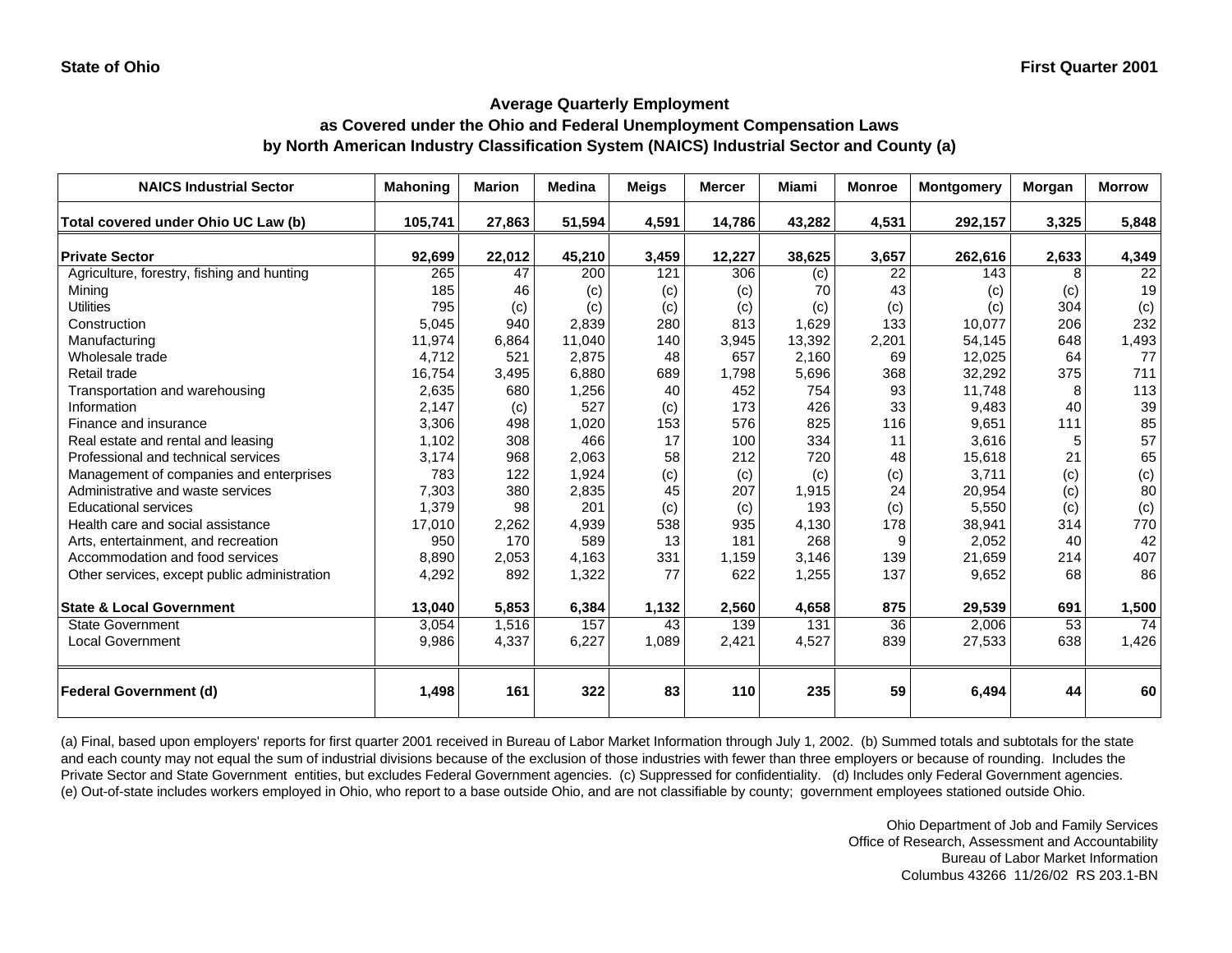#### **as Covered under the Ohio and Federal Unemployment Compensation Laws by North American Industry Classification System (NAICS) Industrial Sector and County (a)**

| <b>NAICS Industrial Sector</b>               | <b>Muskingum</b> | <b>Noble</b> | <b>Ottawa</b> | <b>Paulding</b> | Perry | Pickaway | <b>Pike</b> | Portage | <b>Preble</b> | <b>Putnam</b> |
|----------------------------------------------|------------------|--------------|---------------|-----------------|-------|----------|-------------|---------|---------------|---------------|
| Total covered under Ohio UC Law (b)          | 39,415           | 3,389        | 13,615        | 5,286           | 6,481 | 15,884   | 11,300      | 50,956  | 10,907        | 11,208        |
| <b>Private Sector</b>                        | 34,594           | 2,274        | 11,531        | 4,073           | 4,714 | 11,545   | 9,562       | 39,617  | 8,898         | 9,409         |
| Agriculture, forestry, fishing and hunting   | 30               | 6            | 59            | (c)             | 22    | 83       | 6           | (c)     | 49            | 108           |
| Mining                                       | 357              | 85           | 102           | (c)             | 192   | (c)      | (c)         | 226     | 46            | (c)           |
| <b>Utilities</b>                             | 247              | 21           | (c)           | (c)             | 32    | 37       | (c)         | (c)     | (c)           | (c)           |
| Construction                                 | 1,376            | 73           | 490           | 82              | 309   | 733      | 303         | 2,138   | 387           | 727           |
| Manufacturing                                | 9,684            | 675          | 2,947         | 1,615           | 1,558 | 4,590    | 5,572       | 14,064  | 3,485         | 4,142         |
| Wholesale trade                              | 2,475            | 80           | 186           | 392             | 142   | 284      | 122         | 2,471   | 332           | 246           |
| Retail trade                                 | 6,273            | 342          | 1,967         | 533             | 751   | 1,549    | 1,039       | 5,574   | 1,530         | 1,251         |
| Transportation and warehousing               | 571              | 79           | 322           | 122             | 70    | 465      | 82          | 785     | 146           | 209           |
| Information                                  | 309              | 18           | 122           | 28              | 47    | 98       | 68          | 618     | 42            | 64            |
| Finance and insurance                        | 774              | 72           | 338           | 117             | 211   | 377      | 180         | 657     | 193           | 347           |
| Real estate and rental and leasing           | 297              | (c)          | 127           | 27              | 29    | 94       | 61          | 460     | 99            | 47            |
| Professional and technical services          | 478              | 17           | 186           | 91              | 110   | 232      | 152         | 1,036   | 212           | 95            |
| Management of companies and enterprises      | 260              | (c)          | (c)           | (c)             | (c)   | (c)      | (c)         | 377     | (c)           | (c)           |
| Administrative and waste services            | 926              | 13           | 229           | 17              | 45    | 386      | 114         | 902     | 441           | 218           |
| <b>Educational services</b>                  | 489              | (c)          | (c)           | (c)             | (c)   | (c)      | (c)         | 718     | 11            | (c)           |
| Health care and social assistance            | 5,420            | 422          | 1,180         | 266             | 588   | 975      | 936         | 2,963   | 675           | 700           |
| Arts, entertainment, and recreation          | 270              | (c)          | 347           | 23              | 41    | 94       | (c)         | 693     | 33            | 61            |
| Accommodation and food services              | 3,082            | 284          | 1,393         | 250             | 388   | 1,027    | 628         | 4,179   | 879           | 732           |
| Other services, except public administration | 1,277            | 85           | 518           | 146             | 128   | 418      | 154         | 1,652   | 289           | 318           |
| <b>State &amp; Local Government</b>          | 4,820            | 1,113        | 2,084         | 1,214           | 1,768 | 4,341    | 1,739       | 11,340  | 2,009         | 1,800         |
| <b>State Government</b>                      | 449              | (c)          | 175           | 30              | 39    | 2,034    | 103         | 3,846   | 194           | 51            |
| <b>Local Government</b>                      | 4,371            | (c)          | 1,909         | 1,184           | 1,729 | 2,307    | 1,636       | 7,494   | 1,815         | 1,749         |
| <b>Federal Government (d)</b>                | 307              | 28           | 183           | 60              | 74    | 101      | 74          | 327     | 93            | 91            |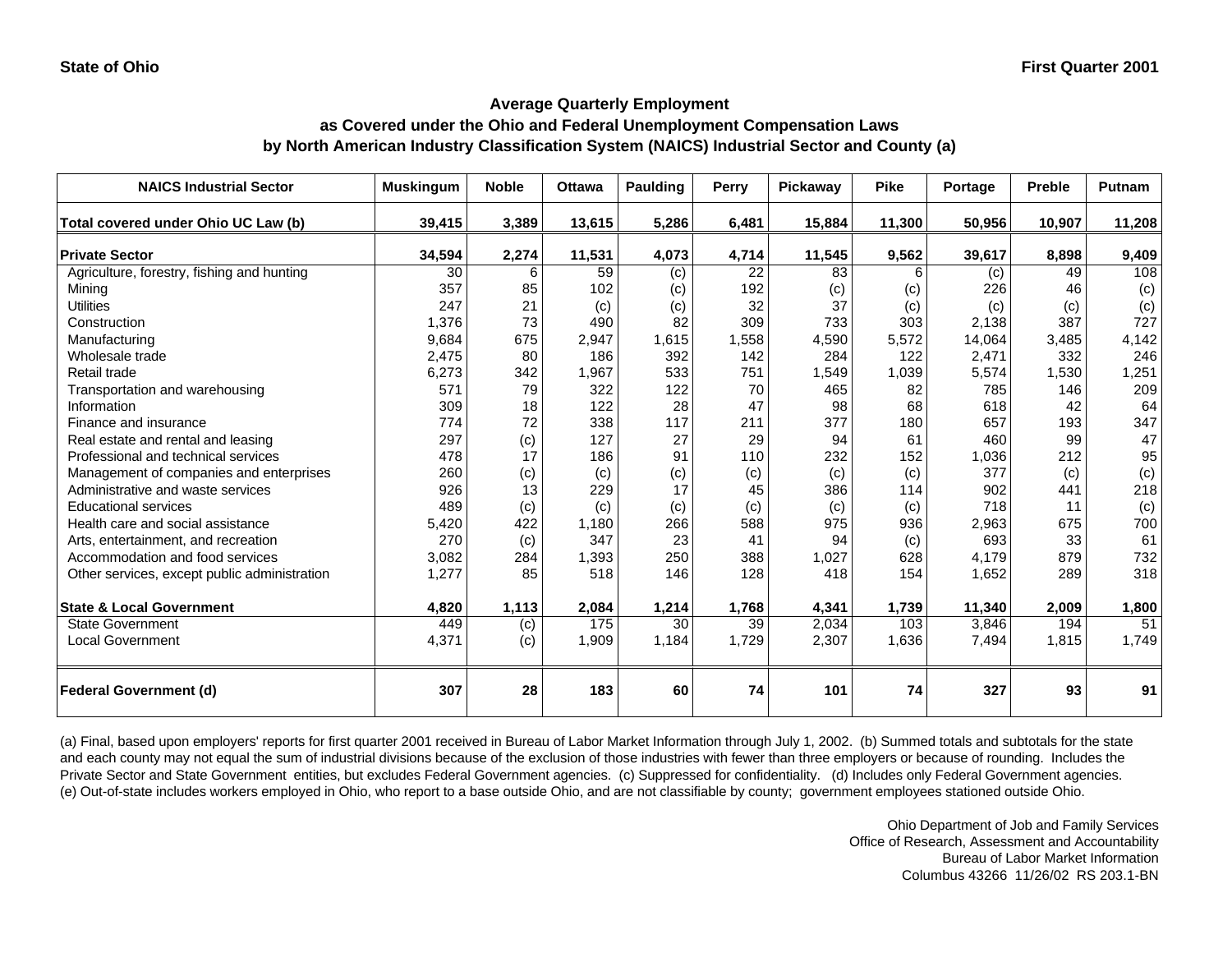#### **as Covered under the Ohio and Federal Unemployment Compensation Laws by North American Industry Classification System (NAICS) Industrial Sector and County (a)**

| <b>NAICS Industrial Sector</b>               | <b>Richland</b> | <b>Ross</b> | <b>Sandusky</b> | <b>Scioto</b> | <b>Seneca</b> | <b>Shelby</b> | <b>Stark</b> | <b>Summit</b> | <b>Trumbull</b> | <b>Tuscarawas</b> |
|----------------------------------------------|-----------------|-------------|-----------------|---------------|---------------|---------------|--------------|---------------|-----------------|-------------------|
| Total covered under Ohio UC Law (b)          | 59,514          | 24,738      | 26,211          | 24,542        | 21,741        | 27,858        | 170,494      | 256,406       | 88,881          | 35,316            |
| <b>Private Sector</b>                        | 51,073          | 19,764      | 22,735          | 19,105        | 18,579        | 25,256        | 152,293      | 227,527       | 77,879          | 30,776            |
| Agriculture, forestry, fishing and hunting   | 90              | 40          | 118             | 43            | 79            | 28            | 146          | 200           | (c)             | 174               |
| Minina                                       | (c)             | (c)         | (c)             | 18            | 113           | (c)           | 451          | 184           | 101             | 384               |
| <b>Utilities</b>                             | (c)             | 227         | (c)             | 102           | 109           | (c)           | 569          | 1,874         | (c)             | 68                |
| Construction                                 | 1,688           | 850         | 831             | 1,053         | 923           | 1,392         | 7,217        | 9.741         | 2,370           | 1,314             |
| Manufacturing                                | 15,957          | 4,506       | 10,239          | 2,467         | 5,996         | 13,646        | 40,404       | 44,860        | 27,965          | 9,211             |
| Wholesale trade                              | 1,461           | 505         | 436             | 326           | 602           | 1,273         | 7,951        | 13,667        | 2,684           | 1,268             |
| Retail trade                                 | 7,885           | 3,801       | 2,967           | 3,358         | 2,182         | 2,271         | 22,013       | 33,476        | 11,949          | 5,105             |
| Transportation and warehousing               | 1,455           | 332         | 321             | 405           | 496           | 588           | 2,208        | 9,093         | 2,861           | 842               |
| Information                                  | 1,472           | 677         | 285             | 314           | 279           | 202           | 2,272        | 4,226         | 715             | 283               |
| Finance and insurance                        | 1,295           | 380         | 549             | 632           | 644           | 309           | 5,244        | 9,204         | 1,830           | 748               |
| Real estate and rental and leasing           | 500             | 201         | 134             | 251           | 199           | 178           | 1,470        | 3,166         | 1,147           | 283               |
| Professional and technical services          | 1,059           | 352         | 375             | 410           | 405           | 310           | 4,853        | 11,107        | 2,162           | 660               |
| Management of companies and enterprises      | 93              | (c)         | 169             | 17            | 101           | (c)           | 735          | 4,746         | 707             | 192               |
| Administrative and waste services            | 3,377           | 1,272       | 877             | 1,395         | 623           | 922           | 9,062        | 15,732        | 3,009           | 1,195             |
| <b>Educational services</b>                  | 411             | 129         | (c)             | 152           | 942           | 158           | 3,277        | 2,748         | 677             | 190               |
| Health care and social assistance            | 6,511           | 3,349       | 2,357           | 5,262         | 2,375         | 1,567         | 23,404       | 31,694        | 9,595           | 3,903             |
| Arts, entertainment, and recreation          | 798             | 135         | 198             | 65            | 152           | 83            | 1,593        | 3,202         | 541             | 258               |
| Accommodation and food services              | 4,647           | 2,198       | 1,631           | 2,333         | 1,585         | 1,460         | 12,476       | 19,497        | 6,550           | 3,235             |
| Other services, except public administration | 2,114           | 768         | 1,007           | 503           | 774           | 648           | 6,946        | 9,111         | 2,824           | 1,463             |
| <b>State &amp; Local Government</b>          | 8,441           | 4,973       | 3,475           | 5,436         | 3,162         | 2,599         | 18,203       | 28,878        | 11,003          | 4,540             |
| <b>State Government</b>                      | 1,834           | 1,767       | 187             | 1,841         | (c)           | (c)           | 1,311        | 4,372         | 900             | 474               |
| <b>Local Government</b>                      | 6,607           | 3,206       | 3,288           | 3,595         | (c)           | (c)           | 16,892       | 24,506        | 10,103          | 4,066             |
| <b>Federal Government (d)</b>                | 677             | 1,438       | 124             | 192           | 152           | 102           | 1,276        | 2,742         | 499             | 227               |